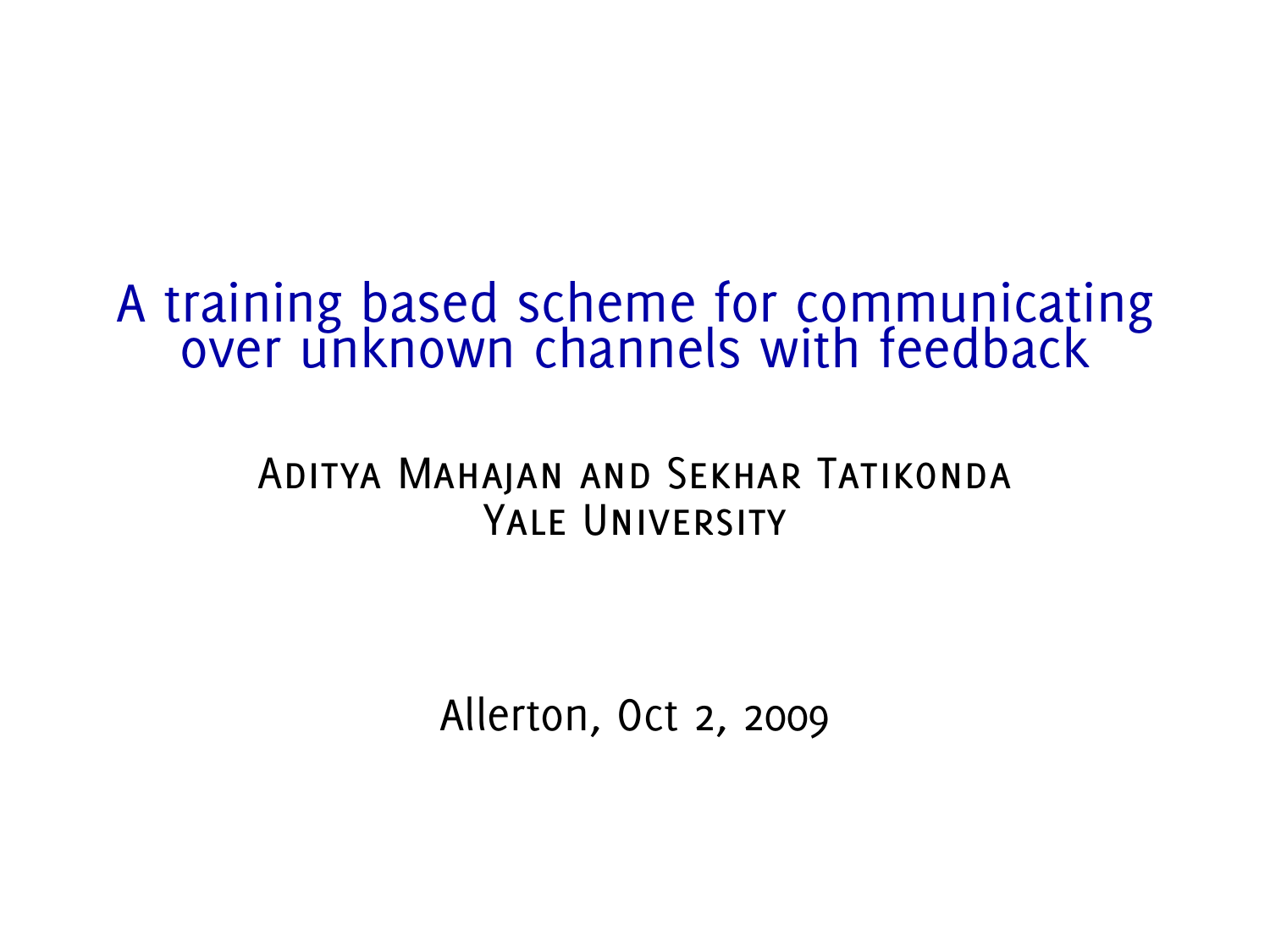# *The Setup*



- $\circ$  Nature chooses a DMC  $W_{\circ}$  from a family  ${\mathcal W}.$
- ∘ The family  $W$  is known to the encoder and decoder; The choice of  $W_{\circ}$  is not.
- The choice of  $W_0$  does not change with time.
- ∘ What is the capacity and error exponent of this setup?

# TAY UY UY UY UY I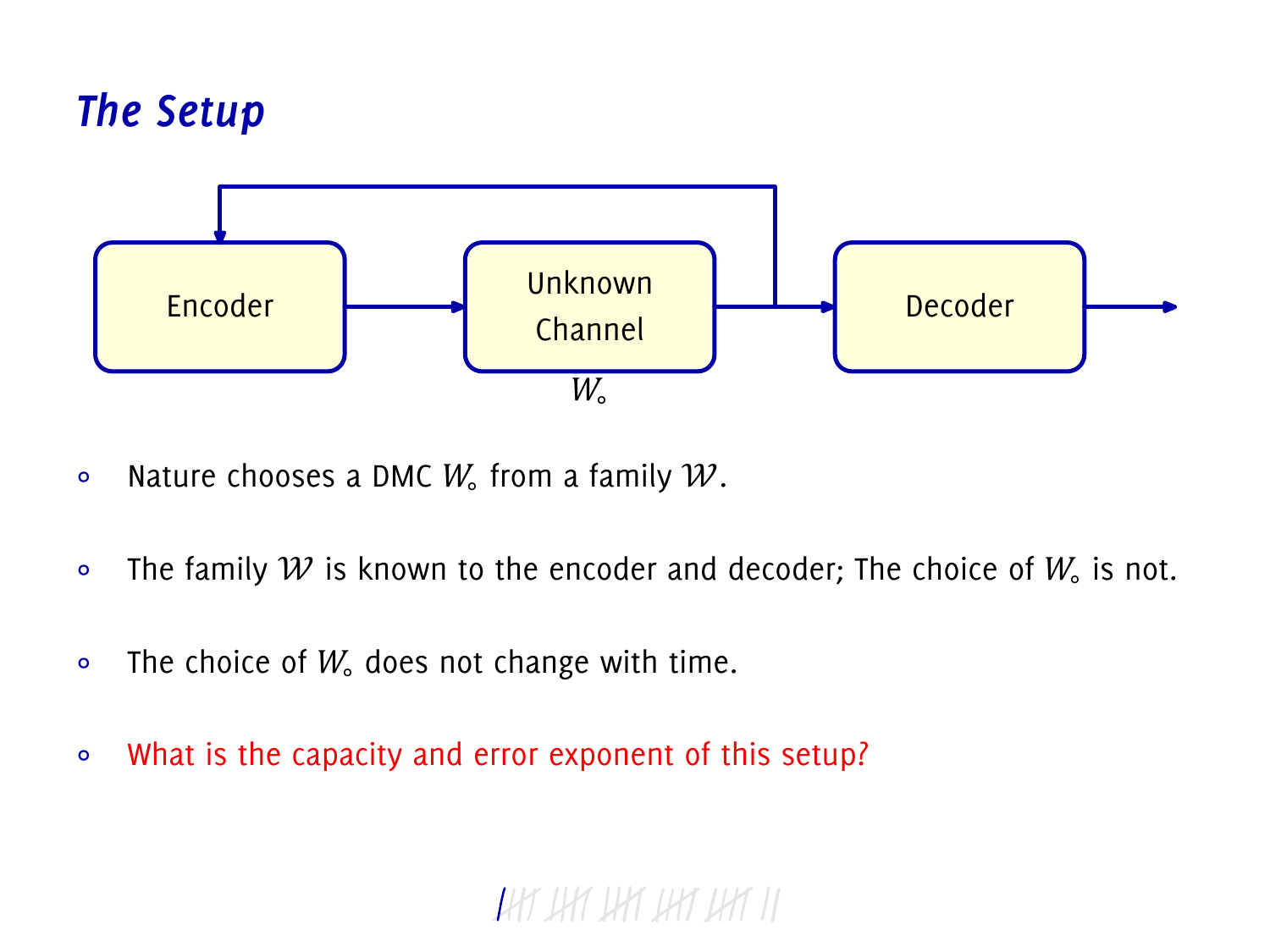# *Capacity*

Training based schemes can achieve any rate  $R < C(W_0)$ .

A feasible scheme: For block length  $t$ , train for length  $\log t$ . Use a standard code for the estimated channel.

Proof based on uniform continuity of entropy (and hence of mutual information) on the input distribution and the channel transition matrix

Not knowing the channel does not affect feedback capacity.

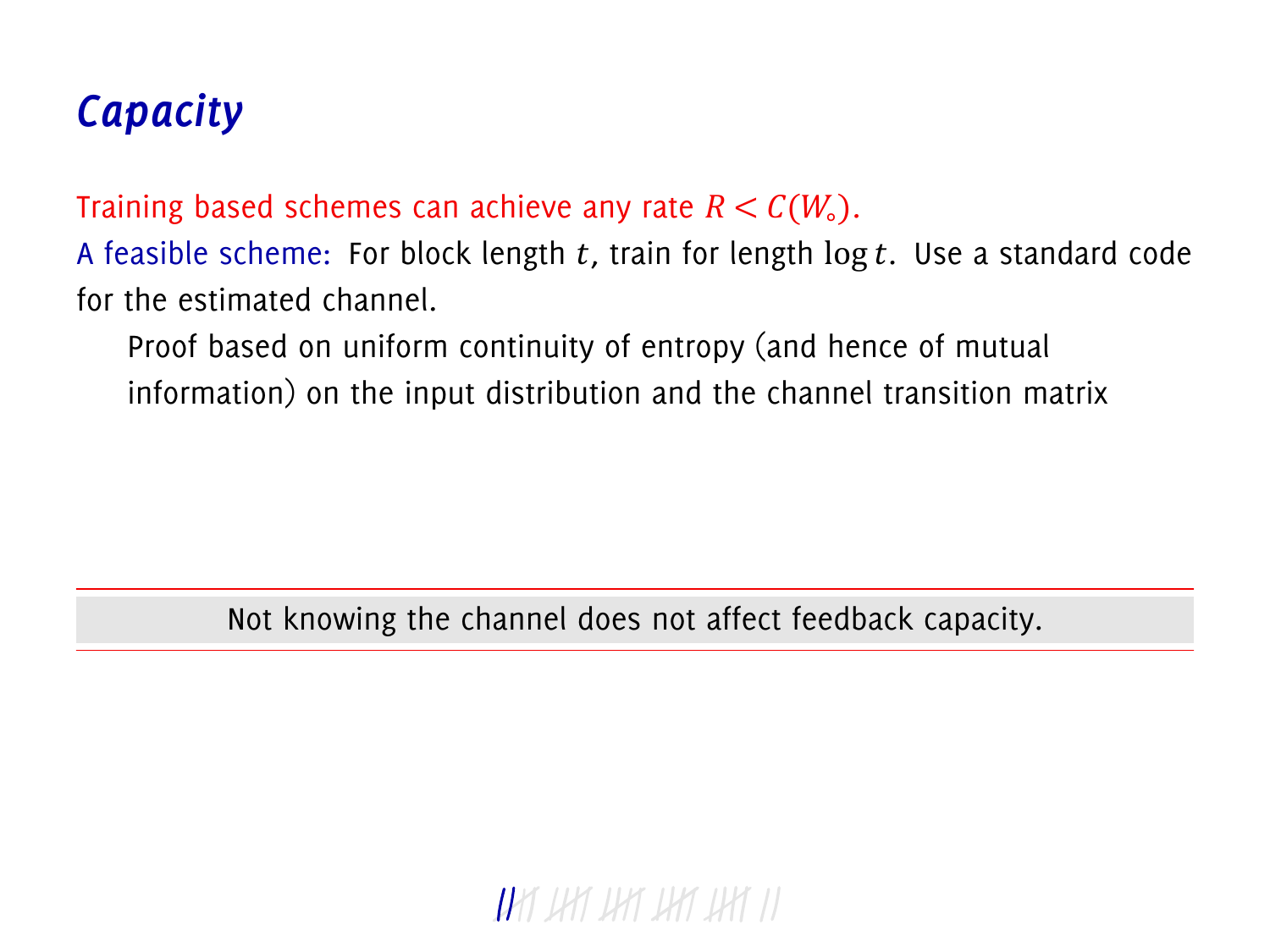# Error Exponents

IAY IAY IAY IAY IAY II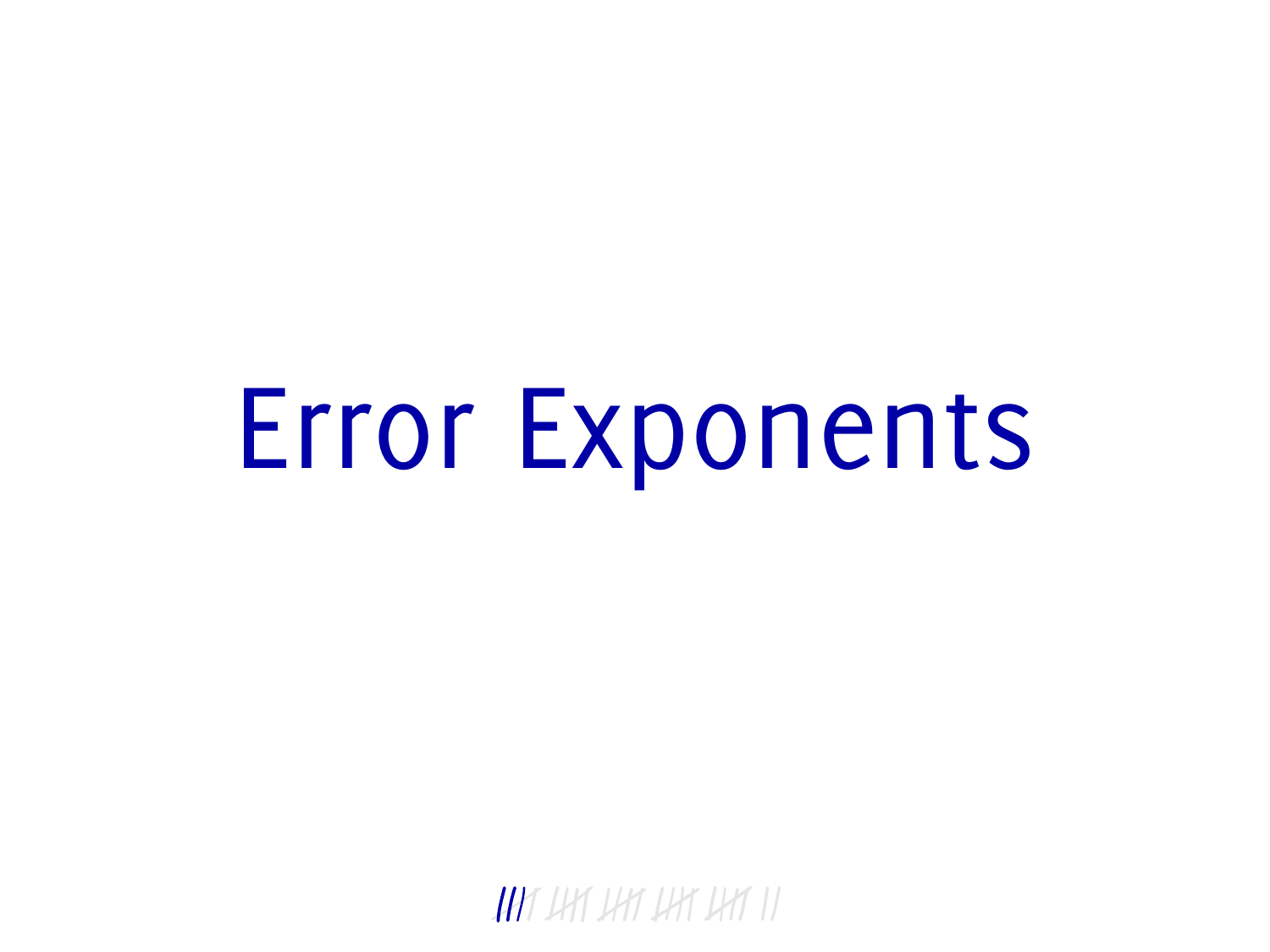#### *Error Exponents: Known Channel*

#### Fixed Length Communication

For output symmetric channels sphere packing bound is an upper bound

$$
E_{sp}(R,W_{\circ})=\sup_{\rho\geq 0}\left(E_{0}(\rho,W_{\circ})-\rho R\right)
$$

Various lower bounds for different rate regions

#### Variable Length Communication

Characterized completely. Burnashev's Exponent

$$
E_B(R,W_\circ) = \Big(\max_{(x,x')\in\mathcal{X}\times\mathcal{X}} D(W_\circ(\cdot|x)\|W_\circ(\cdot|x'))\Big)\Big(1-\frac{R}{C(W_\circ)}\Big)
$$

#### **UAT** UAT UAT UAT III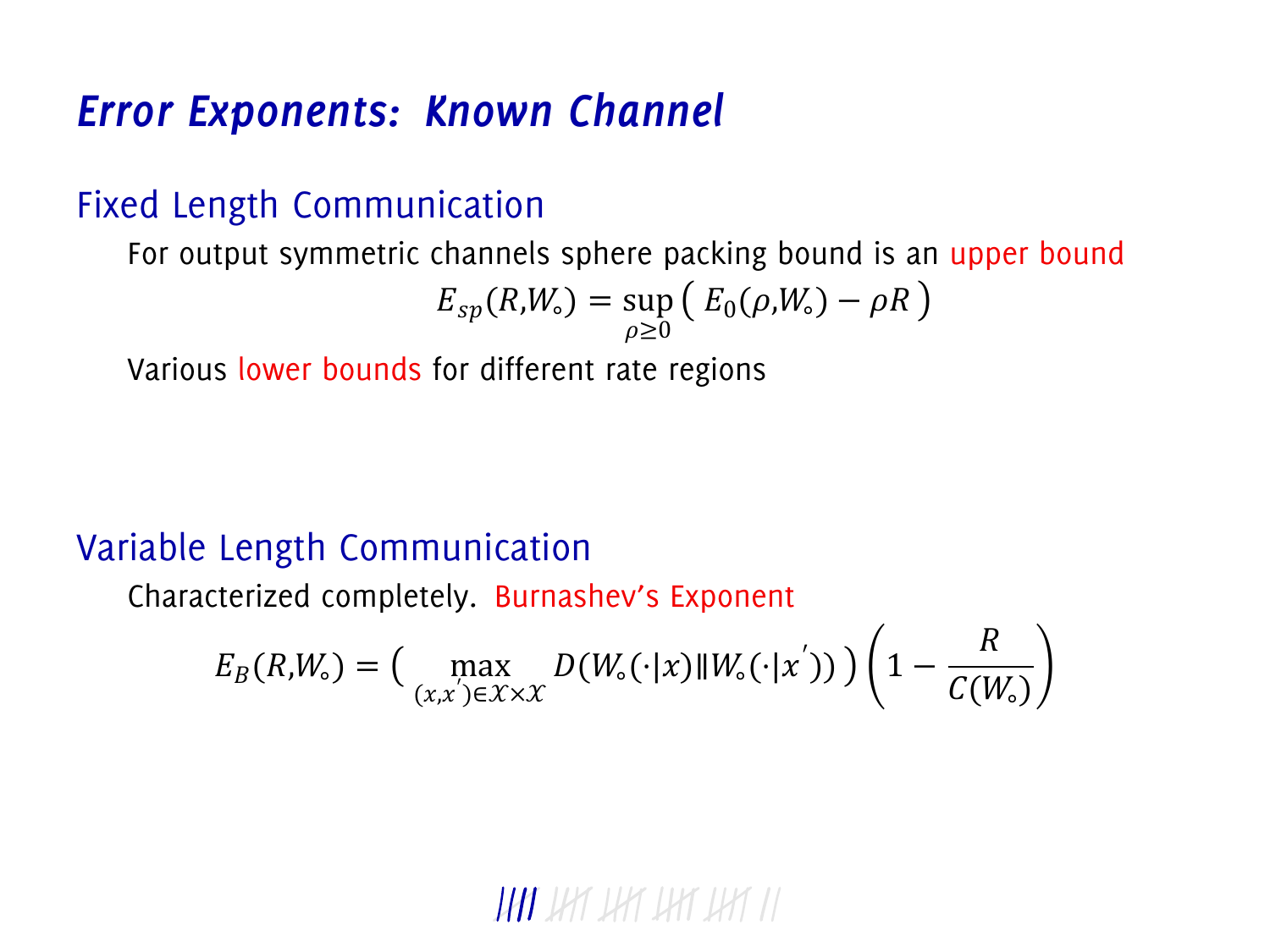#### *Error Exponent: Fixed Block length*



#### HAT JHT JHT JHT III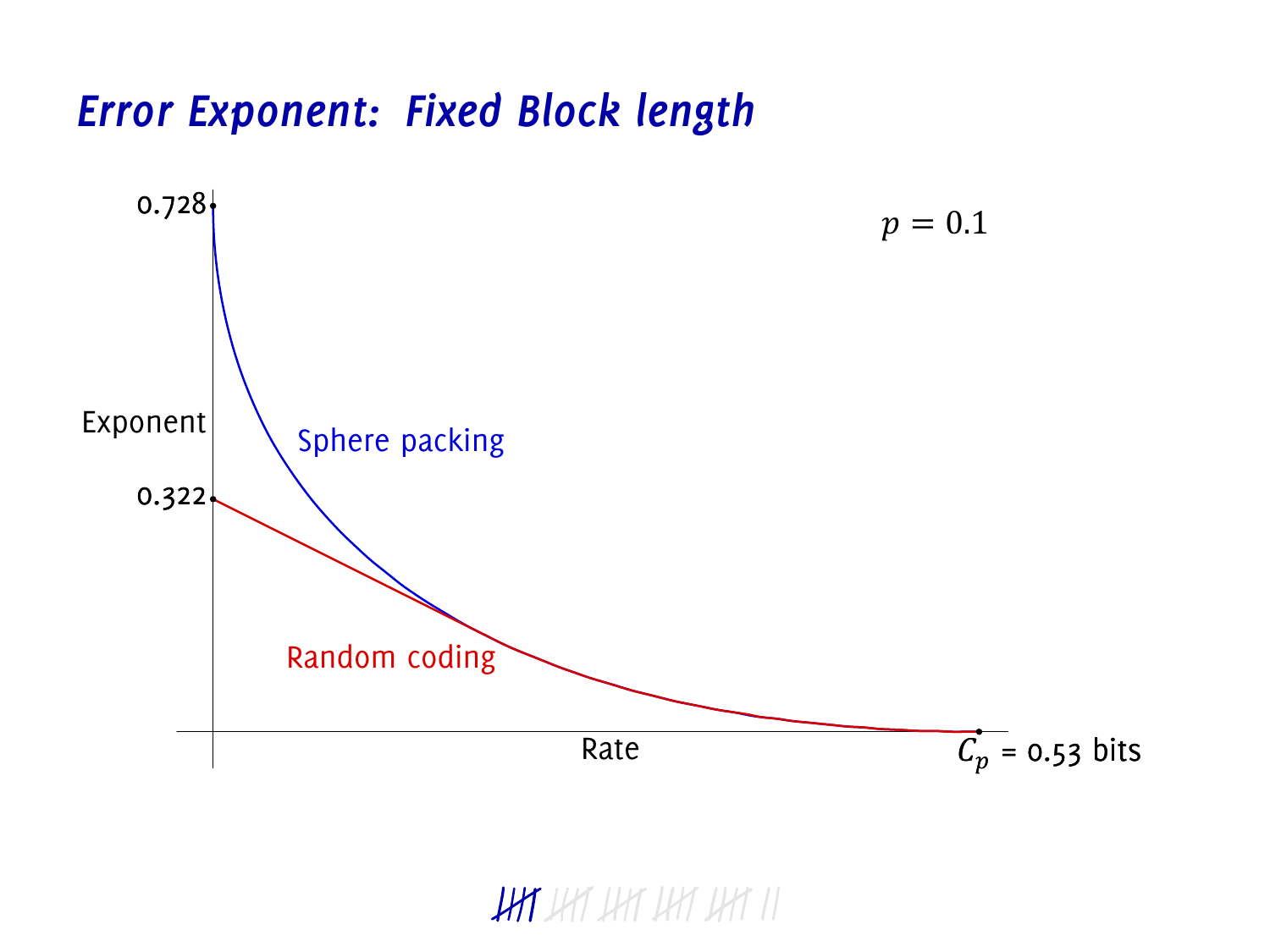#### *Error Exponent: Variable Block Length*



### HAY HAY HAY HAY II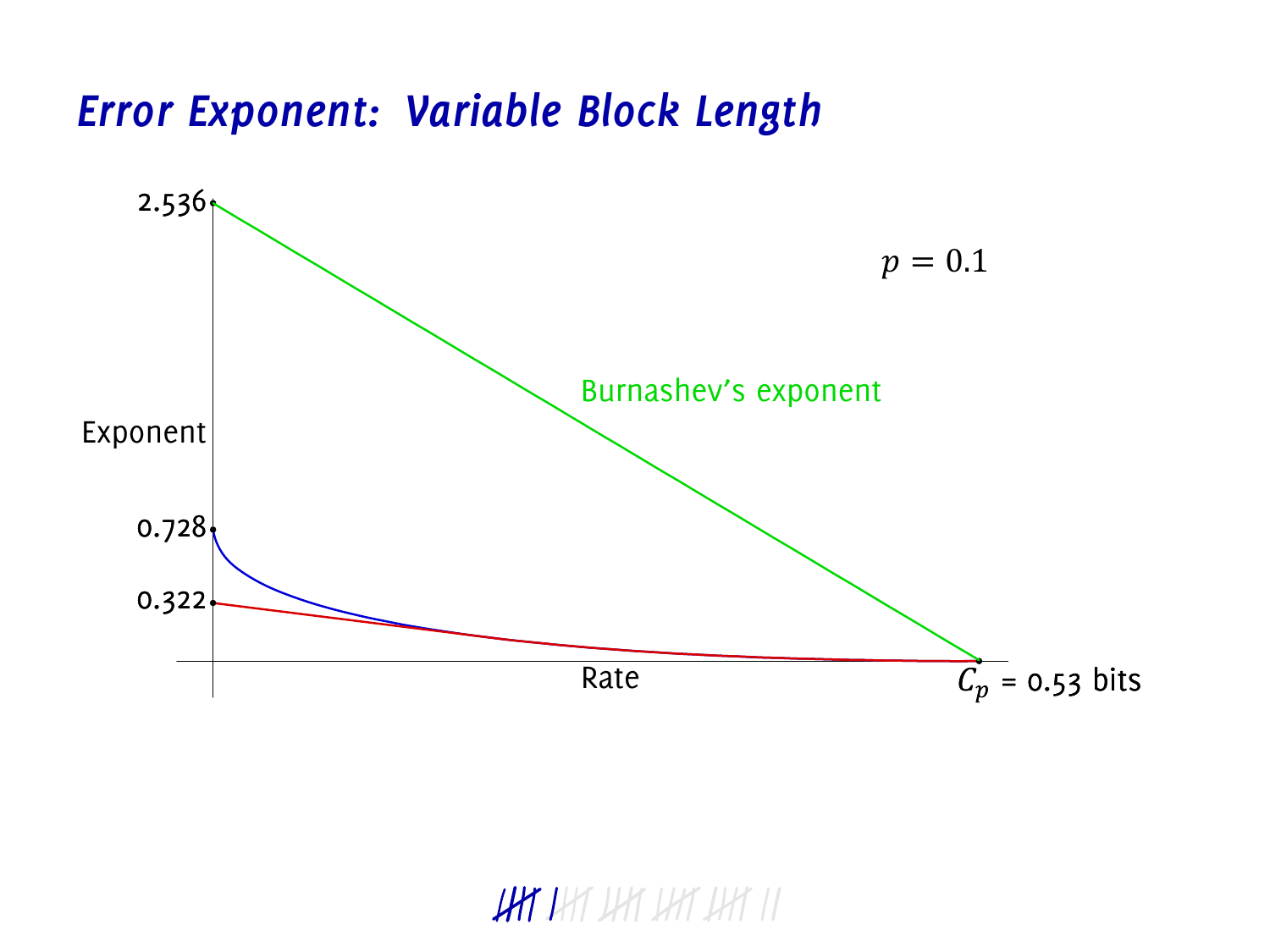#### *Error Exponent: Unknown channel Training based schemes for Fixed length communication*

M. Feder and A. Lapidoth, Universal decoding for channels with memory, IT-98



•  $t_1 = o(t) \implies$  loss in exponent

**UHT U**HT UHT UHT IHT II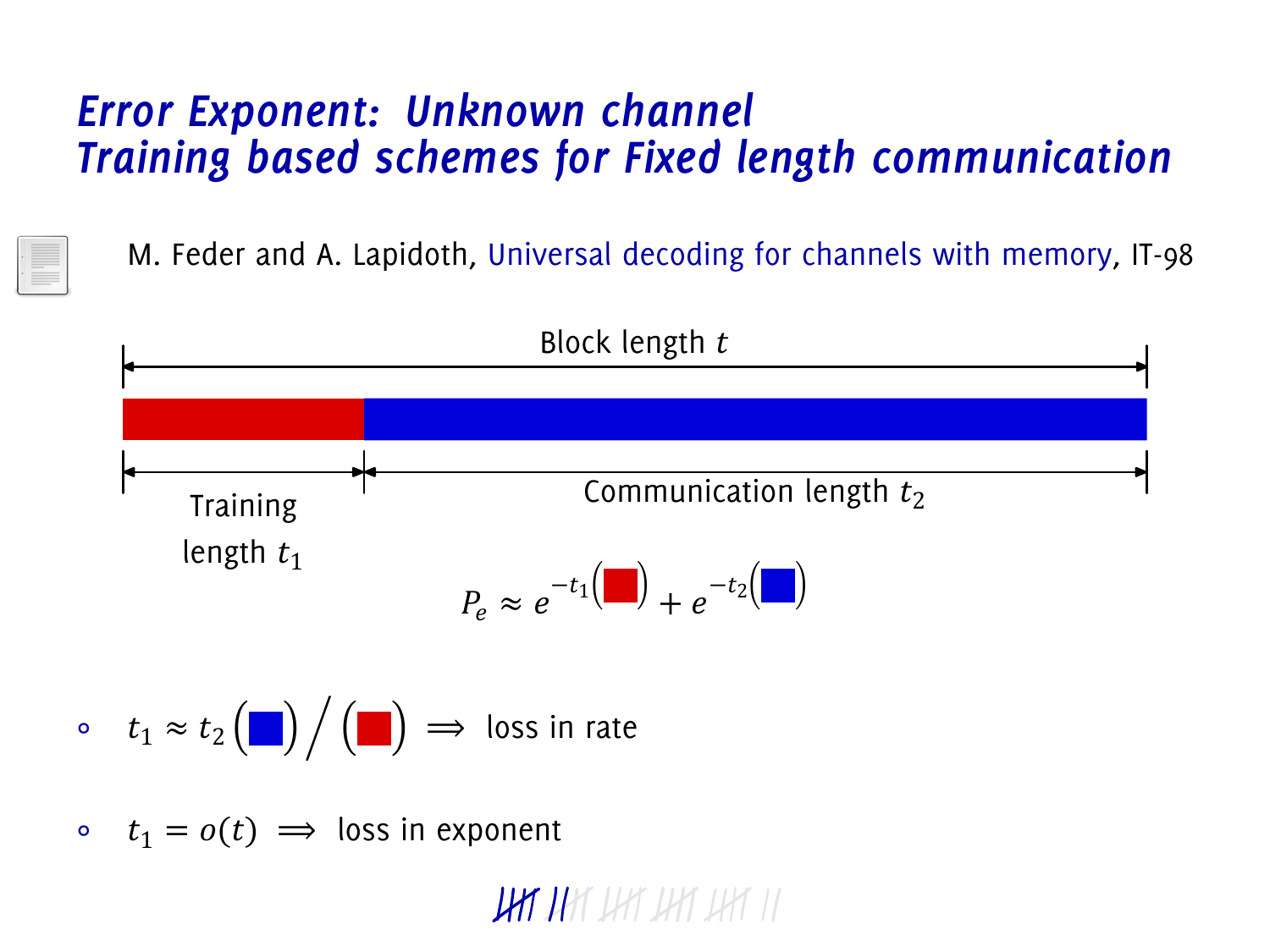#### *Error Exponent: Unknown channel Bounds for Variable length communication*

A. Tchamkerten and E. Telatar,

Variable length coding over an unknown channel, IT-06

For some families of channels adaptive schemes can achieve Burnashev's exponent

$$
\mathcal{W}_{BSC} = \{ \text{BSC}(p) : 0 \le p \le 1/2 \} \quad \text{or} \quad \mathcal{W}_Z = \{ \text{Z}(p) : 0 \le p \le 1 \}
$$

For some families of channels no scheme can achieve Burnashev's exponent

$$
\mathcal{W}_p = \{ \text{BSC}(p), \text{BSC}(1-p) \}, \quad 0 \le p \le \frac{1}{2}, \quad p \text{ known}
$$

# **LAT IA**T UAT LAT UAT II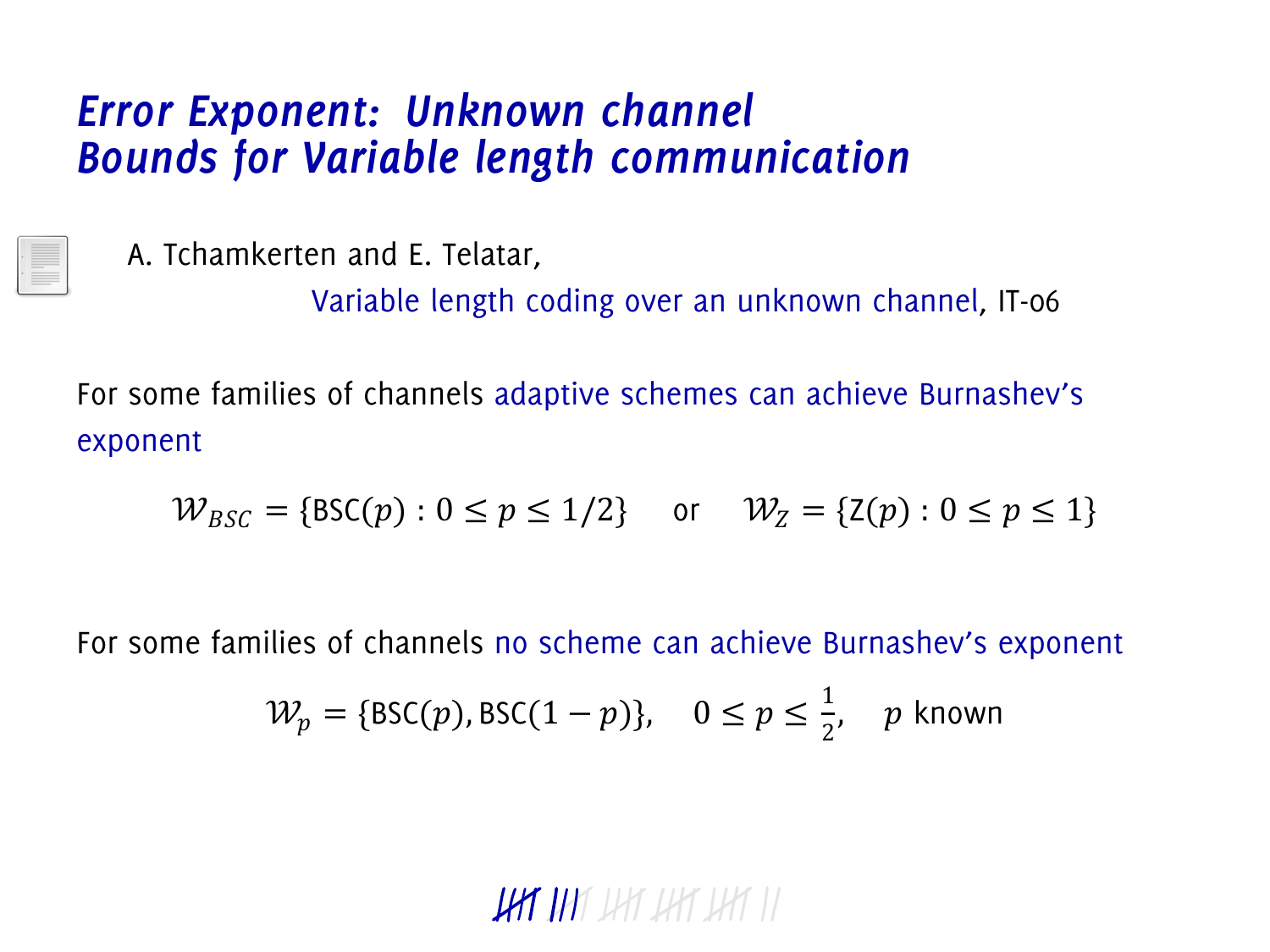#### *Error Exponent: Unknown channel Training based schemes for variable length communication*

A. Tchamkerten and E. Telatar,

On the use of training sequences for channel estimation, IT-06

The error exponent of training based schemes where the training length is fixed does not have positive slope at capacity.

Seems to suggest that training based schemes loose the biggest advantage of feedback — positive slope of the error exponent at capacity

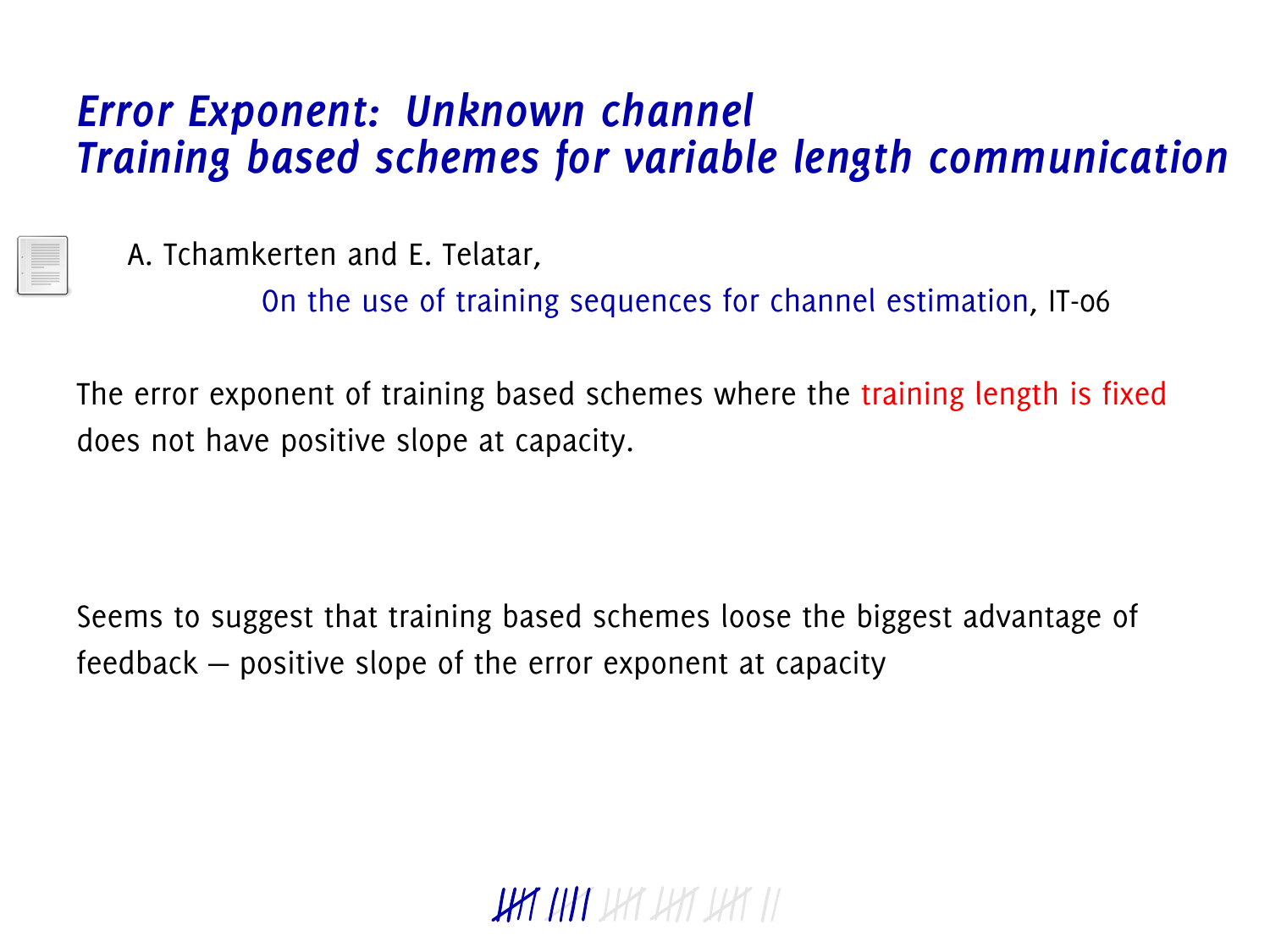# *Are training based schemes really bad?*

Tchamkerten and Telatar assume training length is fixed

Feedback boosts error exponents because the transmitter can adapt to channel variations. Fixed length training takes away that advantage.

To boost error exponents, training must adapt to channel variations while communicating (not channel variations while training)

Must train multiple times

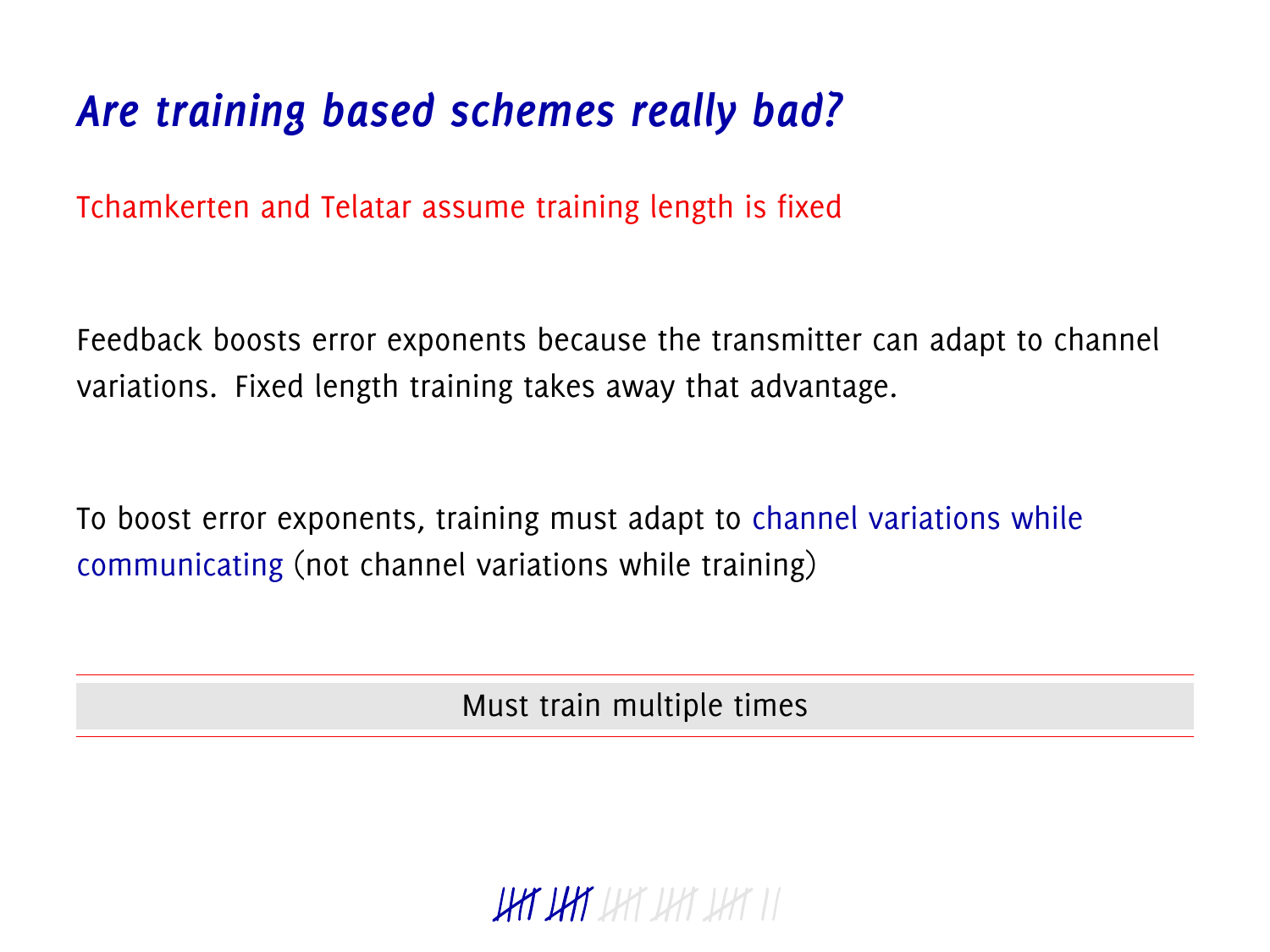#### *How do we achieve error exponents when the channel is known?*

#### Burnashev's adaptive coding scheme

Track the evolution of EMI (empirical mutual information) and stop when EMI is large

#### Yamamoto-Itoh's iterative scheme

Transmit in multiple epochs consisting of communication phase and confirmation phase.

**UHT UHT** UHT UHT III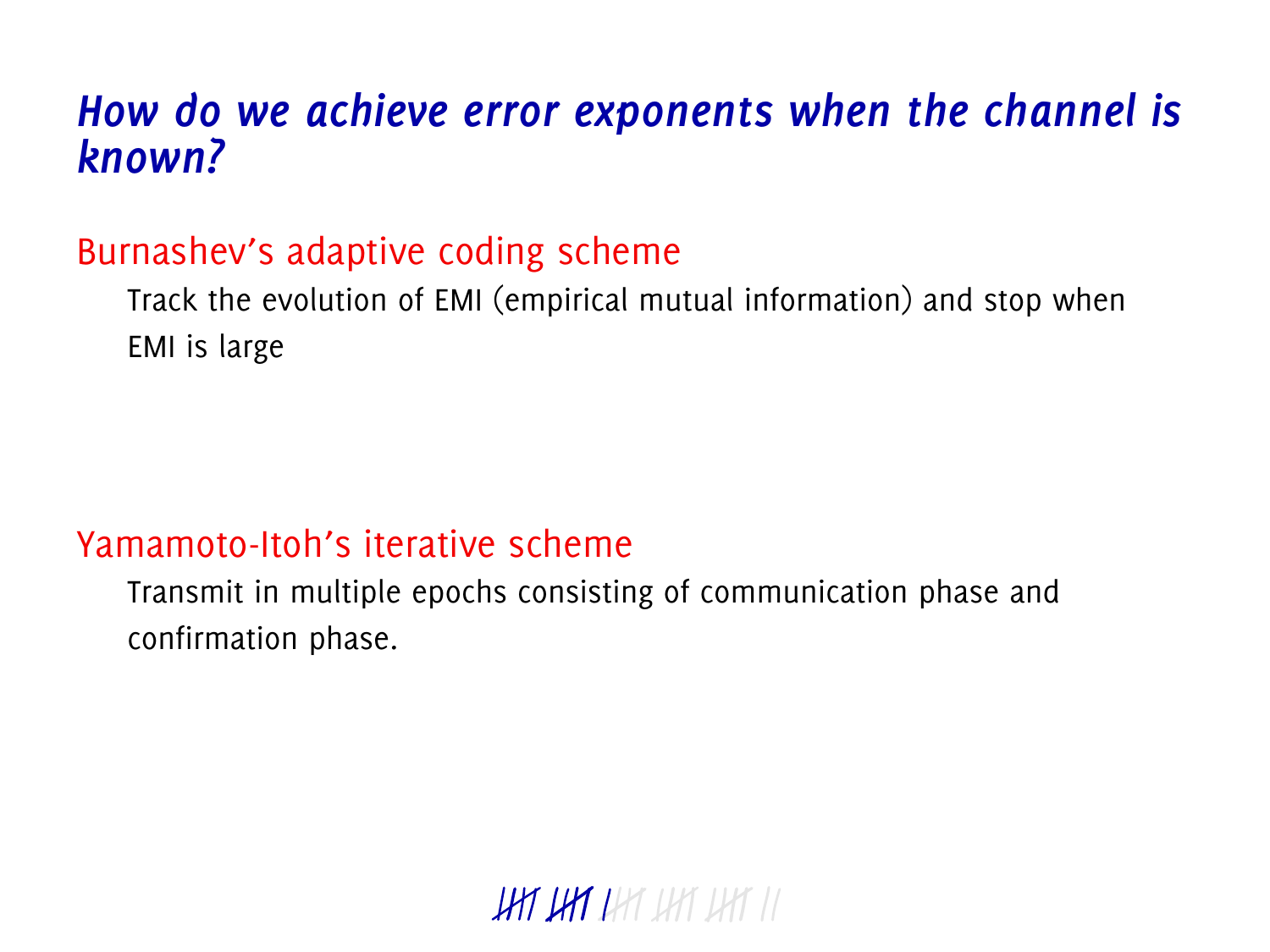### *Yamamoto-Itoh's iterative scheme*

H. Yamamoto and K. Itoh, Asymptotic performance of a modified Schalkwijk-Barron scheme with noiseless feedback, IT-79



Communication phase: Fixed length code of rate  $R/\gamma$  and length  $\gamma t$ . Confirmation phase: Confirm whether the decoding was correct or not.

$$
P_e \leq e^{-\gamma t} \Big( \blacksquare \Big) \cdot e^{-(1-\gamma)t} \Big( \blacksquare \Big) \cdot \mathbb{E} \big[ \text{number of epochs} \big]
$$

**UAT UAT I**AT UAT UAT II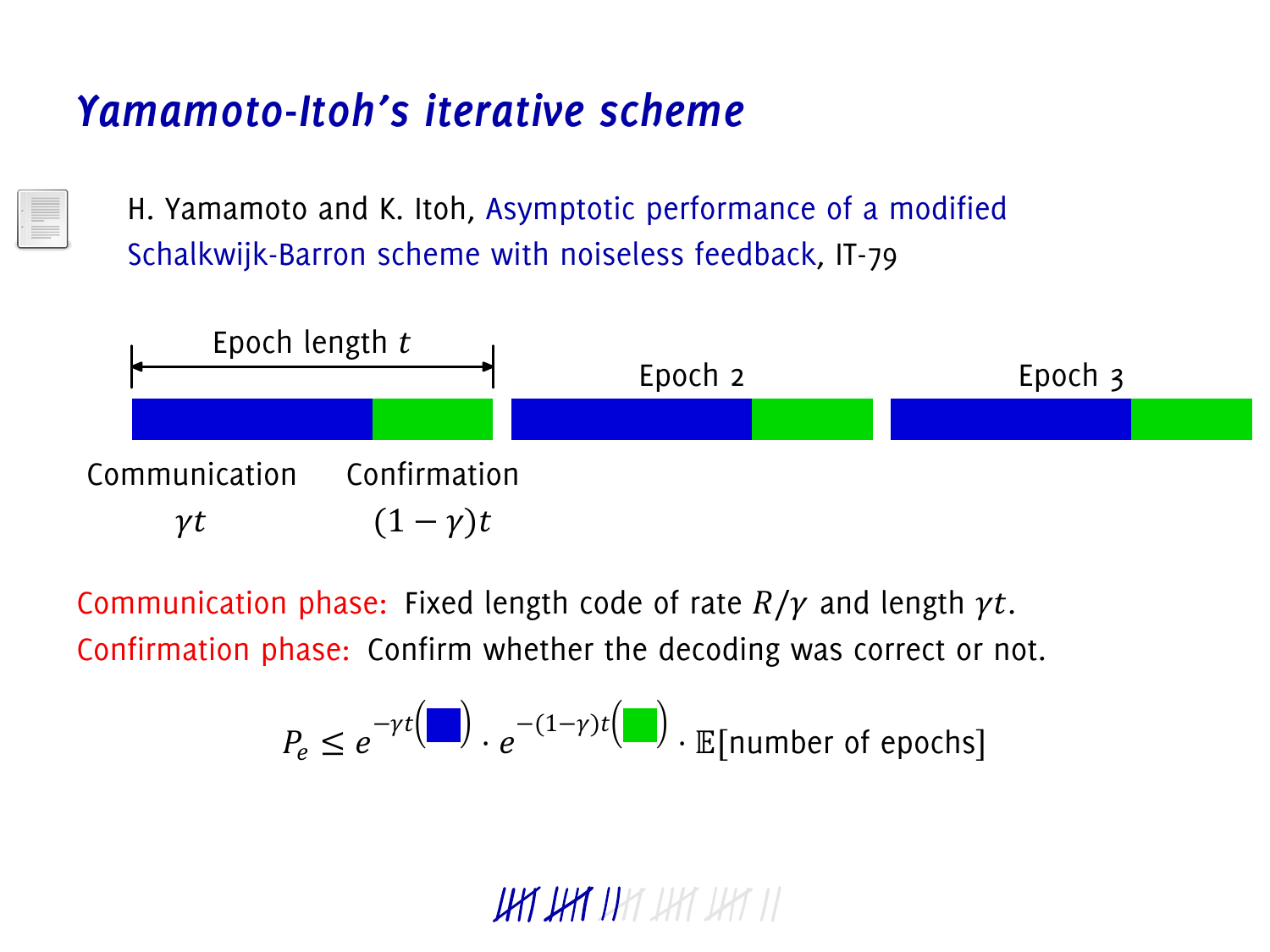#### Yamamoto-Itoh's iterative scheme

$$
P_e \le e^{-\gamma t} \left( \blacksquare \right) \cdot e^{(1-\gamma)t} \left( \blacksquare \right) \cdot \mathbb{E} \left[ \text{number of epochs} \right]
$$
\nTake  $\gamma < 1 - \frac{R}{C}$ 

\n
$$
R/\gamma < C \implies \left( \blacksquare \right) > 0 \,, \quad \left( \blacksquare \right) \approx D(W_e(\cdot | x = \text{NACK}) \parallel D(W_e(\cdot | x = \text{ACK}))
$$

E[number of epochs]  $\approx 1$ 

$$
E_B(R,W_\circ) \geq \left(\blacksquare\right) (1-\gamma) = D\left(1-\frac{R}{C}\right)
$$

**HAT HAT HAT** HAT HAT II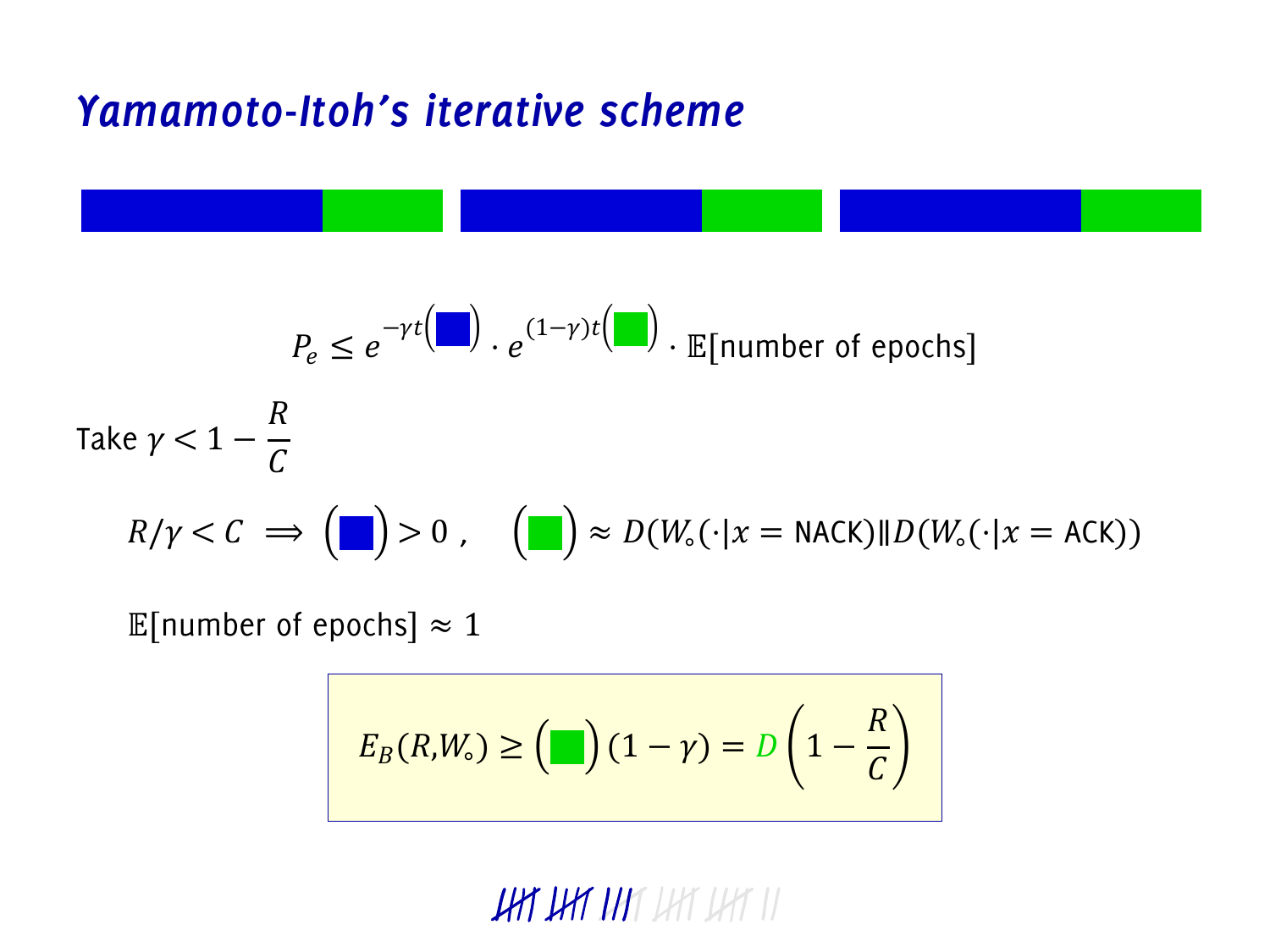# Main idea: Use Yamamoto-Itoh's scheme with training

**UAT UAT TAT** DAT DAT TI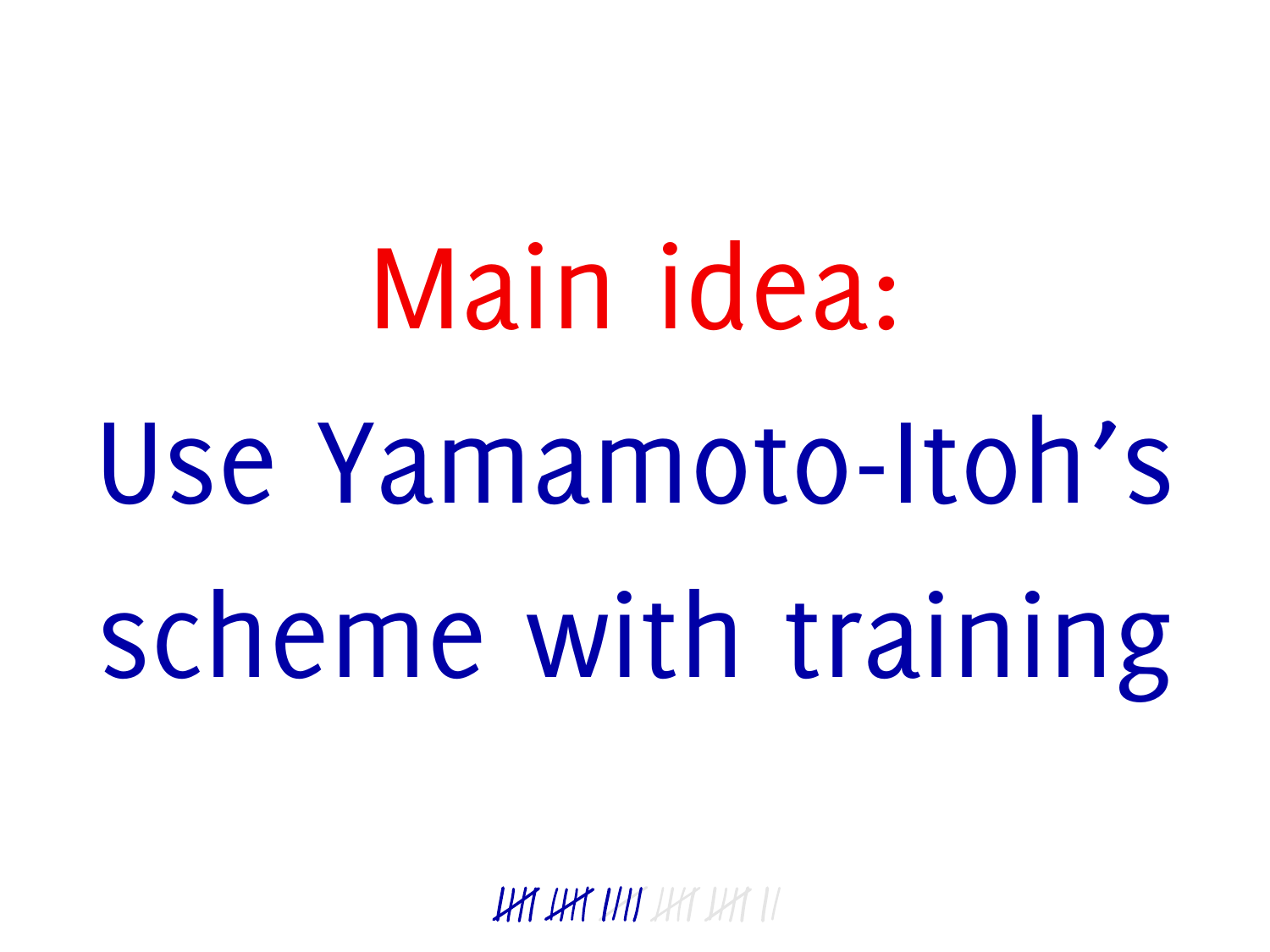# **Proposed scheme**



Train independently in each epoch. Ensures that  $\mathbb{E}$ [number of epochs]  $\approx 1$ 

Within an epoch, train independently in the communication and the confirmation phase. Ensures that

$$
P_e \leq \left(e^{-\beta_1 t} \left(\frac{1}{\epsilon}\right) + e^{-\beta_2 t} \left(\frac{1}{\epsilon}\right)\right) \cdot \left(e^{-\beta_3 \left(\frac{1}{\epsilon}\right)} + e^{-\beta_4 t} \left(\frac{1}{\epsilon}\right)\right) \cdot \mathbb{E}[\text{number of epochs}]
$$

**UHT UHT UHT** UHT UHT II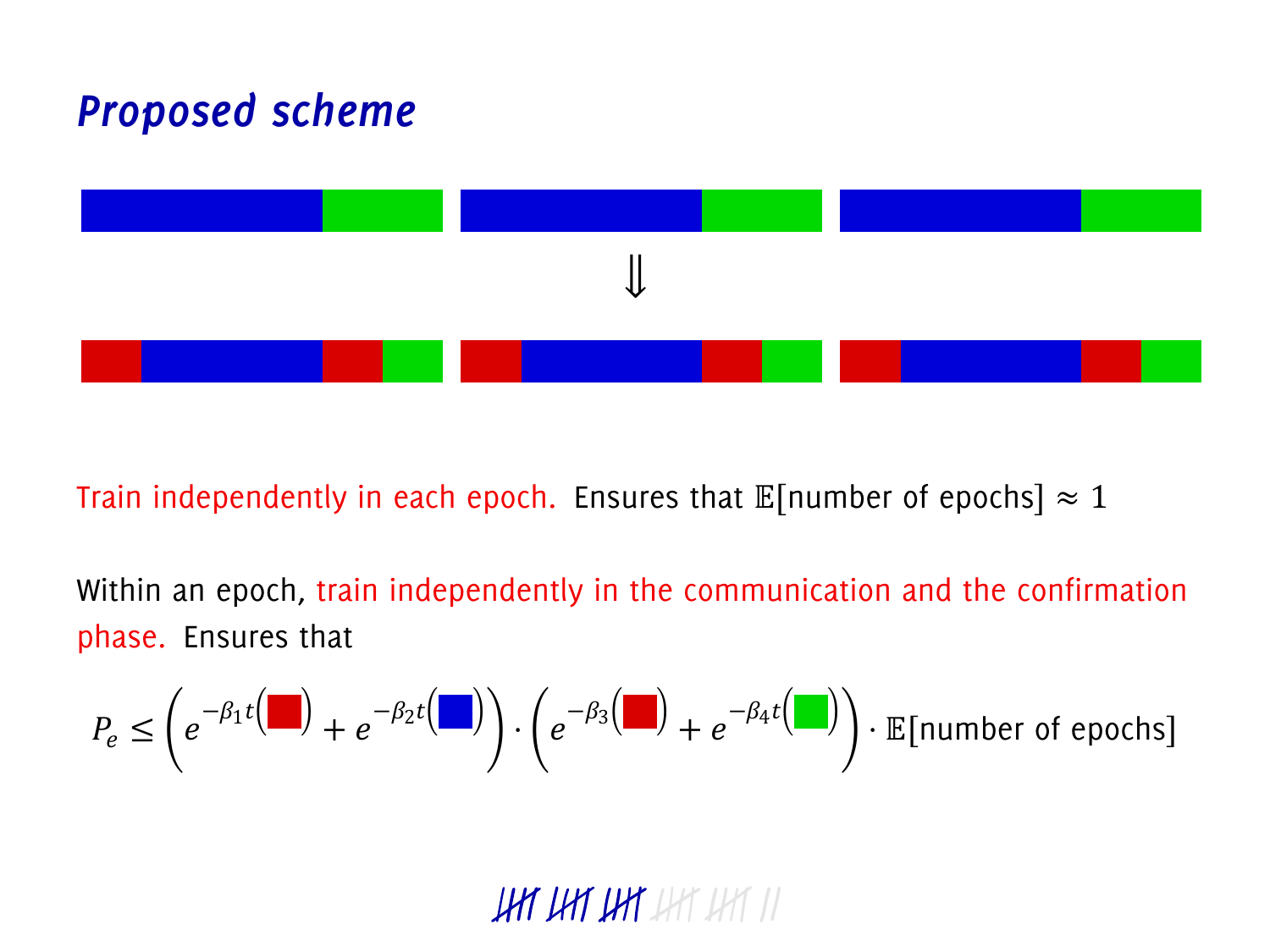#### *An example*

$$
\mathcal{W}_p = \{ \text{BSC}(p), \text{BSC}(1-p) \}, \quad 0 \le p \le \frac{1}{2}, \quad p \text{ known}
$$

Communicate at rate  $R < C_p = 1 - h(p)$ .

**JHT JHT JHT** JHT JHT II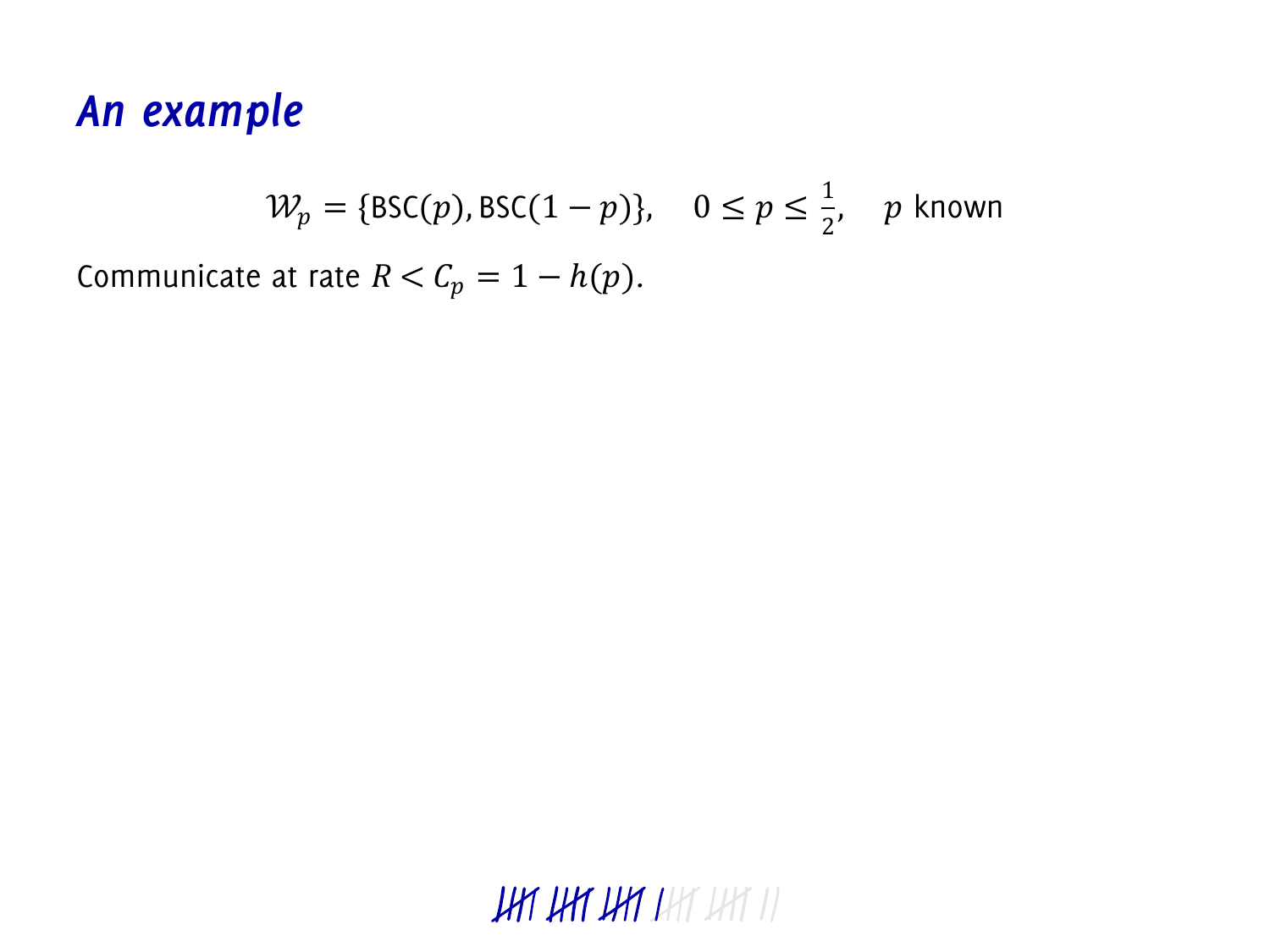#### *An example*

$$
\mathcal{W}_p = \{ \text{BSC}(p), \text{BSC}(1-p) \}, \quad 0 \le p \le \frac{1}{2}, \quad p \text{ known}
$$

Communicate at rate  $R < C_n = 1 - h(p)$ .



Communicate across multiple epochs of length  $t$  using an iterative coding scheme. Each epoch consists of four phases

- $\circ$  Training phase of length  $\beta_1 t$ : Send  $\beta_1 t$  zeros.
- $\circ$  Communication phase of length  $\beta_2 t$ : Send [2 $^{tR}$ ] messages at rate  $R/\beta_2.$
- $\circ$  Re-training phase of length  $\beta_3 t$ : Send  $\beta_3 t$  zeros.
- ∘ Confirmation phase of length  $\beta_4 t$ : Send  $\beta_4 t$  zeros (ACK) or  $\beta_4 t$  ones (NACK).

# THE THE THE THE THE III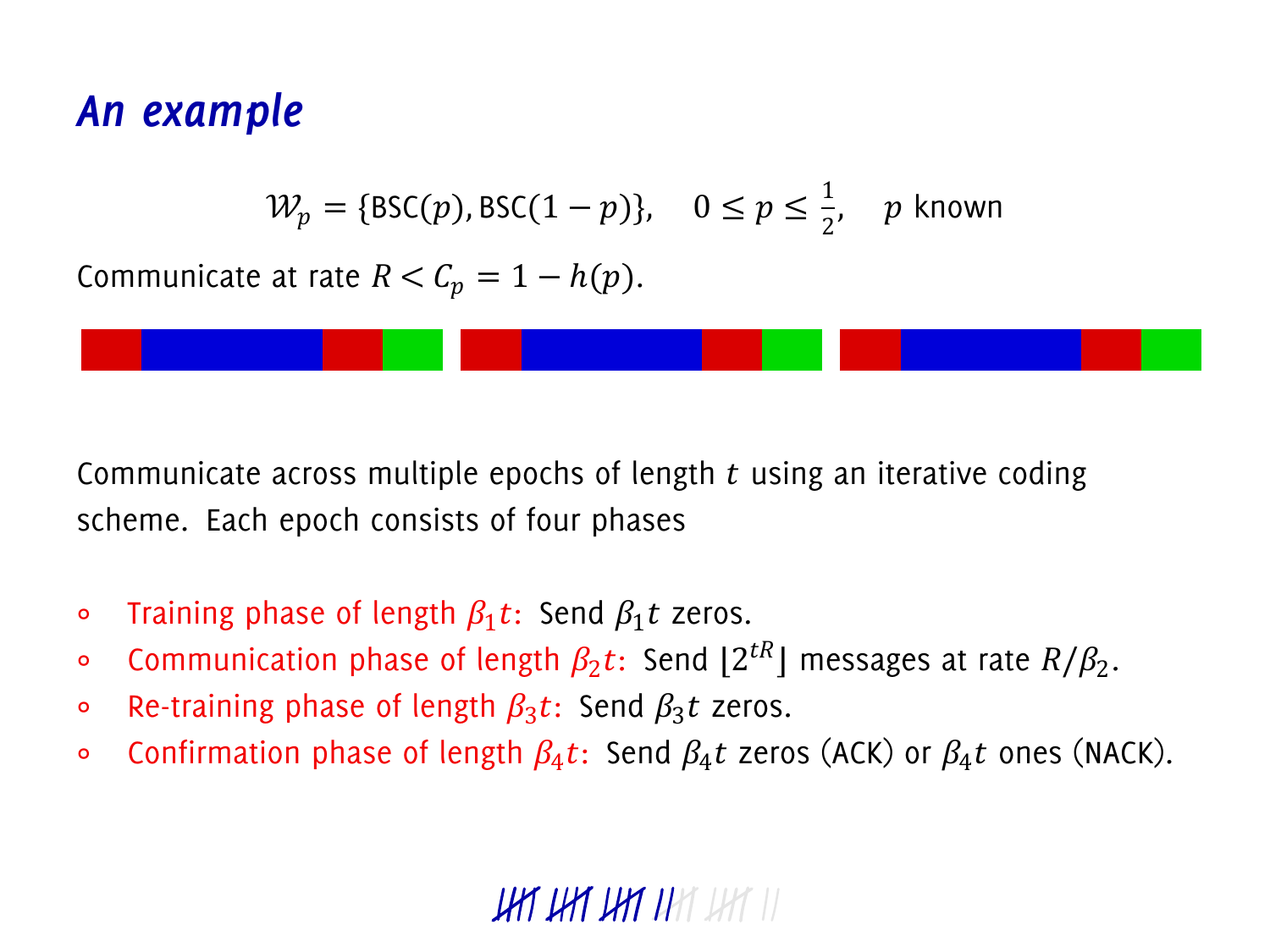# Rate and Probability of Error

Average Rate: 
$$
\lim_{t \to \infty} \frac{\log(\text{number of messages})}{\mathbb{E}[\text{number of epochs}] \cdot t} = R.
$$

$$
\beta_1 t \qquad \beta_2 t \qquad \beta_3 t \; \beta_4 t
$$

Probability of error:

$$
P_e \leq \left(e^{-\beta_1 t} \left(\frac{1}{\epsilon}\right) + e^{-\beta_2 t} \left(\frac{1}{\epsilon}\right)\right) \cdot \left(e^{-\beta_3 \left(\frac{1}{\epsilon}\right)} + e^{-\beta_4 t} \left(\frac{1}{\epsilon}\right)\right) \cdot \mathbb{E}[\text{number of epochs}]
$$

# **HAT HAT HAT HAT III**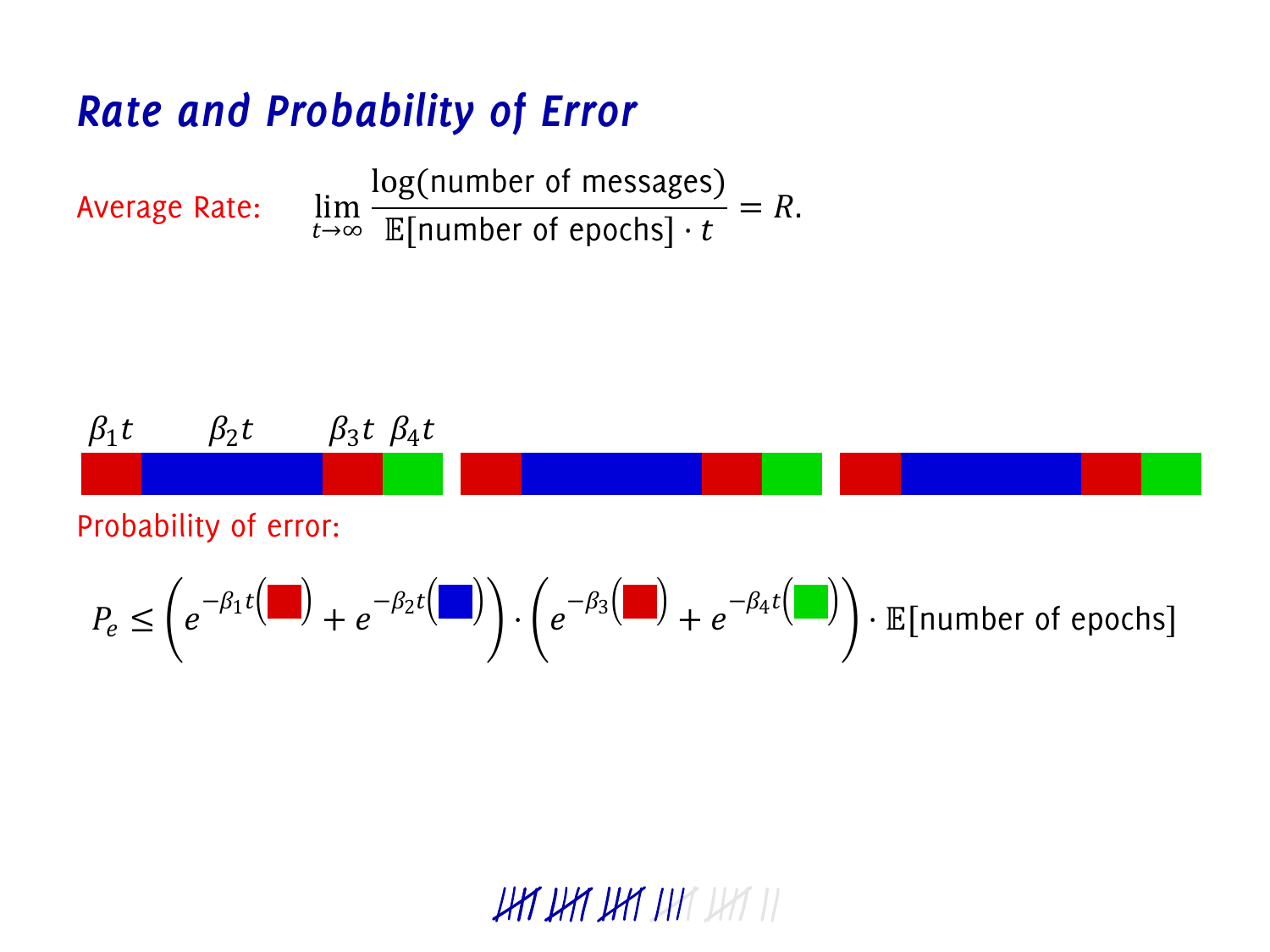#### **Error Exponent**

Error Exponent:

$$
E_s(R,W_\circ) = -\lim_{t \to \infty} \frac{\log P_e(t)}{\mathbb{E}[\text{number of epochs}] \cdot t}
$$

$$
\geq -\lim_{t \to \infty} \frac{1}{t} \log \left( e^{-\beta_1 t} \left( \frac{t}{t} \right) + e^{-\beta_2 t} \left( \frac{t}{t} \right) \right)
$$

$$
-\lim_{t \to \infty} \frac{1}{t} \log \left( e^{-\beta_3 \left( \frac{t}{t} \right)} + e^{-\beta_4 t} \left( \frac{t}{t} \right) \right)
$$

$$
-\lim_{t \to \infty} \frac{1}{t} \log \mathbb{E}[\text{number of epochs}]
$$

**HAT HAT HAT THAT III**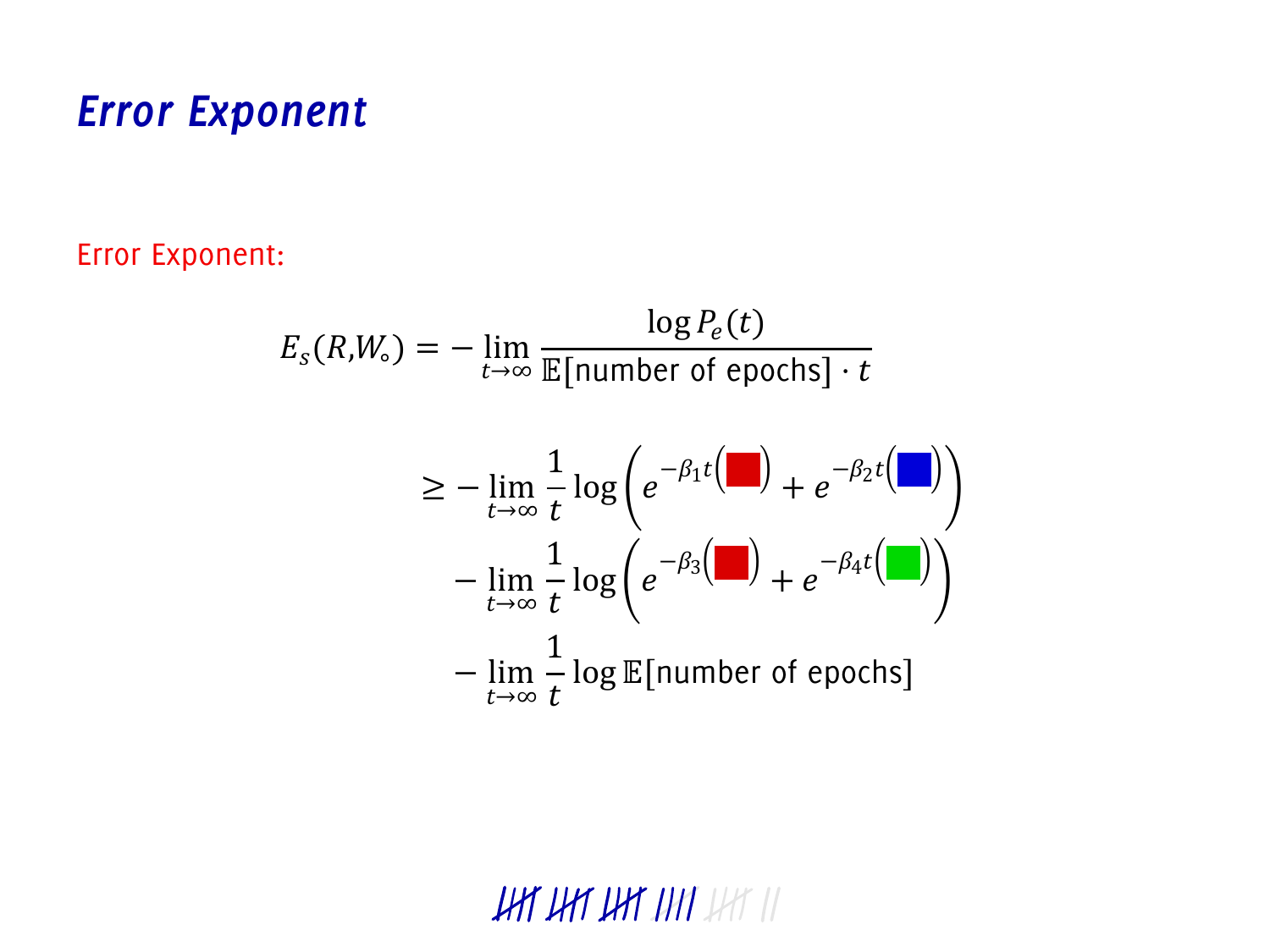#### *Error Exponent: 1st term*

In the training + communication phase, train for  $o(t)$  time. This gives a poor decoding error exponents, but for Yamamoto Itoh's scheme all we just want the exponent to be positive. So,

$$
-\lim_{t\to\infty}\frac{1}{t}\log\bigg(e^{-\beta_1t}\bigg(\blacksquare\bigg)+e^{-\beta_2t}\bigg(\blacksquare\bigg)\bigg)\approx\lim_{t\to\infty}\beta_1\bigg(\blacksquare\bigg)>0
$$

**JHT JHT JHT JHT** JHT II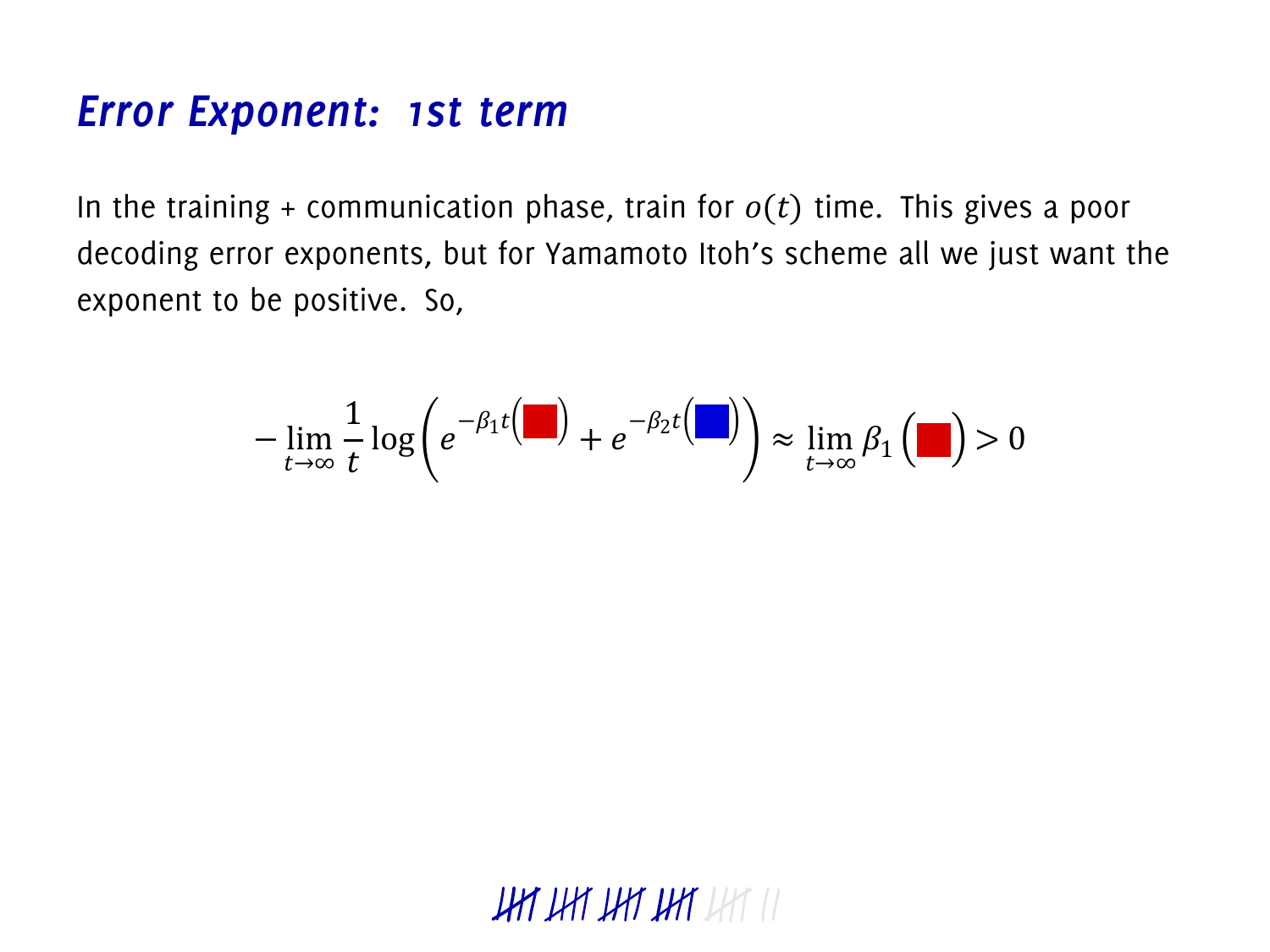#### **Error Exponent: 2nd term**

In the re-training + confirmation phase, train such that  $\beta_3 = \beta_4 (\blacksquare) / (\blacksquare)$ . This results in a loss in rate, but the rate of the confirmation phase is zero anyways. So,

$$
-\lim_{t\to\infty}\frac{1}{t}\log\bigg(e^{-\beta_3}\bigg(\blacksquare\bigg)+e^{-\beta_4t}\bigg(\blacksquare\bigg)\bigg)\geq\frac{\bigg(\blacksquare\bigg)\cdot\bigg(\blacksquare\bigg)}{\bigg(\blacksquare\bigg)+\bigg(\blacksquare\bigg)}\cdot(\beta_3+\beta_4)
$$

THE THE THE THE LIFE III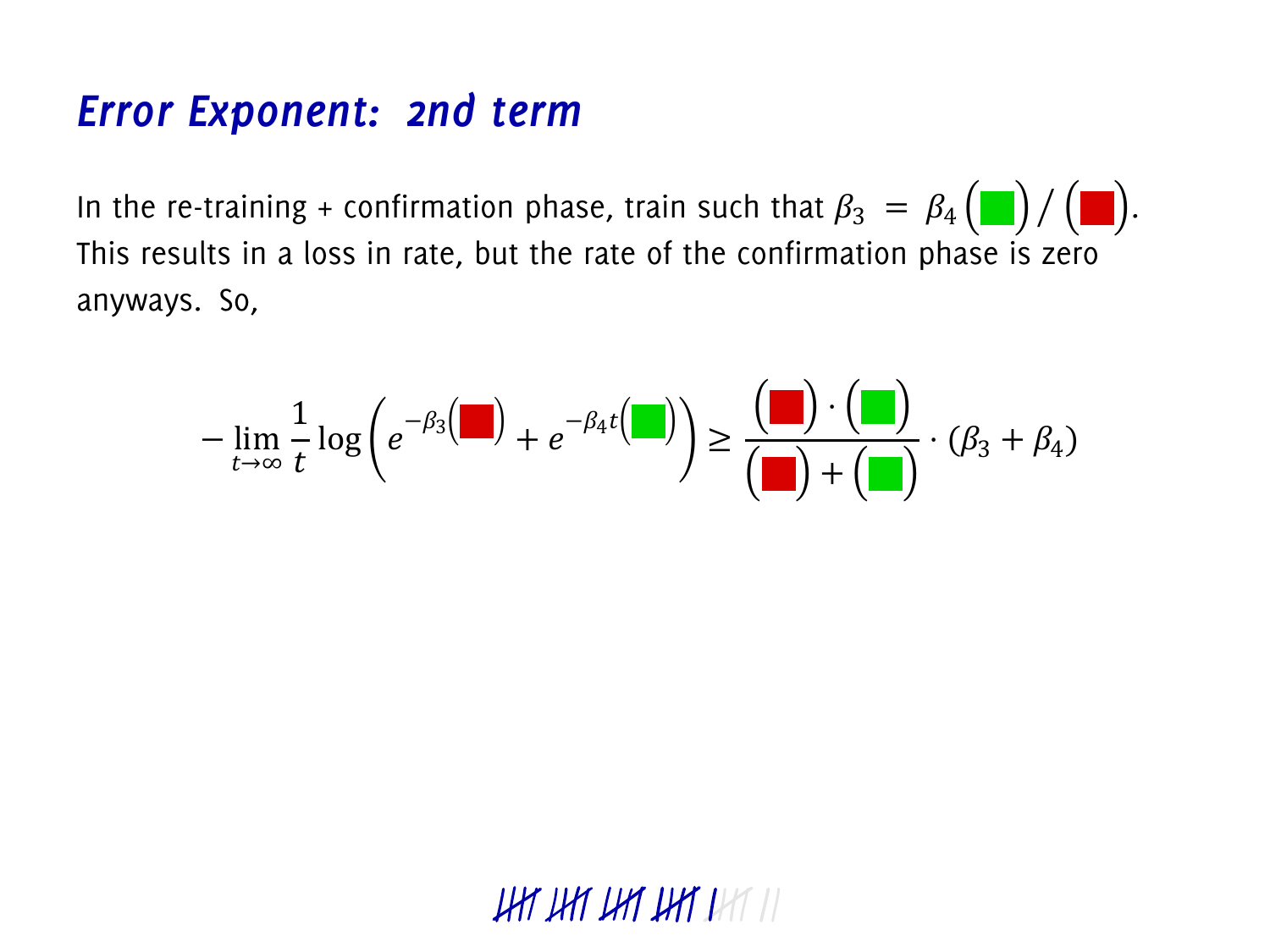#### *Error Exponent: 3rd term*

When  $P_e \approx 0$ , then the number of transmission epochs  $\approx 1$ . So,

$$
-\lim_{t\to\infty}\frac{1}{t}\log\mathbb{E}[\text{number of epochs}] \approx 0
$$

 $HHHHHHHH$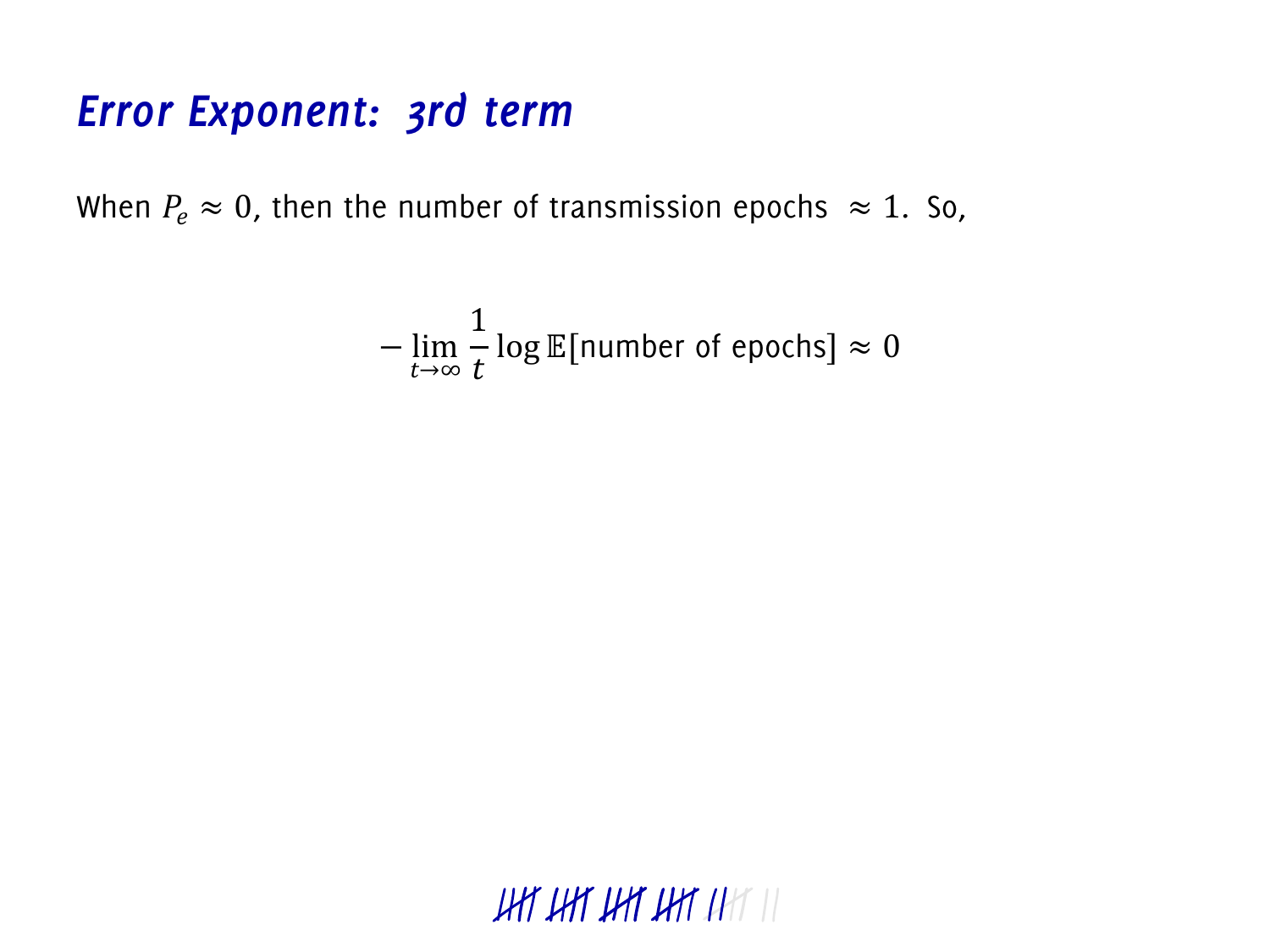#### **Error Exponent**

Choose 
$$
\beta_1 + \beta_2 = \frac{R}{C_p}
$$
 and  $\beta_3 + \beta_4 = \left(1 - \frac{R}{C_p}\right)$ . Then,  

$$
E_s(R,W_s) \ge \frac{\left(\square\right)}{\left(\square\right) + \left(\square\right)} \cdot \left(\square\right) \cdot \left(1 - \frac{R}{C}\right)
$$
  
Burnashev's Exp

**UHT UHT UHT UHT** III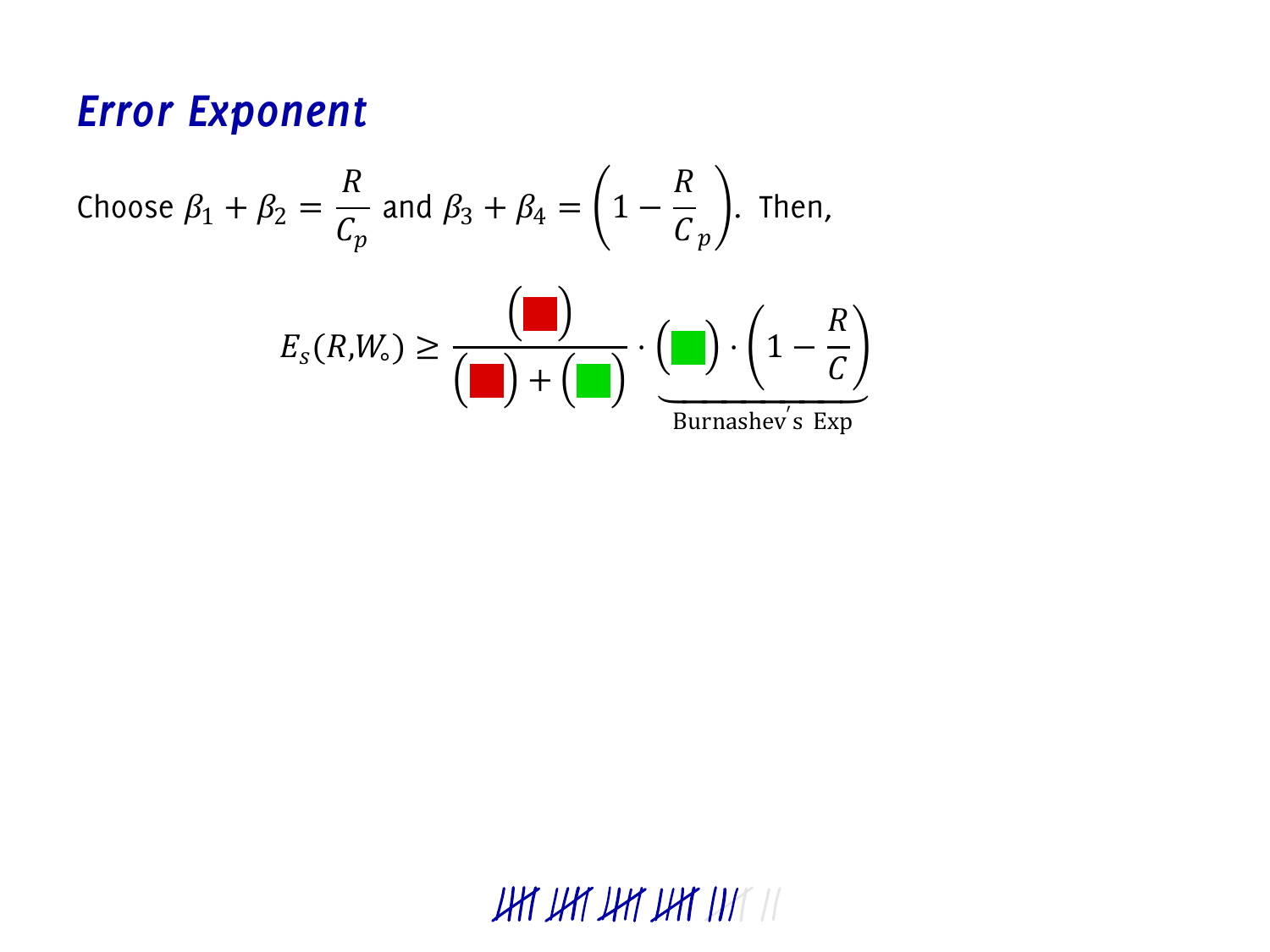#### **Error Exponent**

Choose 
$$
\beta_1 + \beta_2 = \frac{R}{C_p}
$$
 and  $\beta_3 + \beta_4 = \left(1 - \frac{R}{C_p}\right)$ . Then,  
\n
$$
E_s(R,W_s) \ge \frac{\left(\square\right)}{\left(\square\right) + \left(\square\right)} \cdot \frac{\left(\square\right) \cdot \left(1 - \frac{R}{C_p}\right)}{\text{Burnashev's Exp}}
$$
\n
$$
= \alpha D(p||1 - p) \left(1 - \frac{R}{C_p}\right)
$$
\nWhere  $\alpha = \frac{D(0.5||p)}{D(0.5||p) + D(p||1 - p)}$ 

HA HA HA HA HI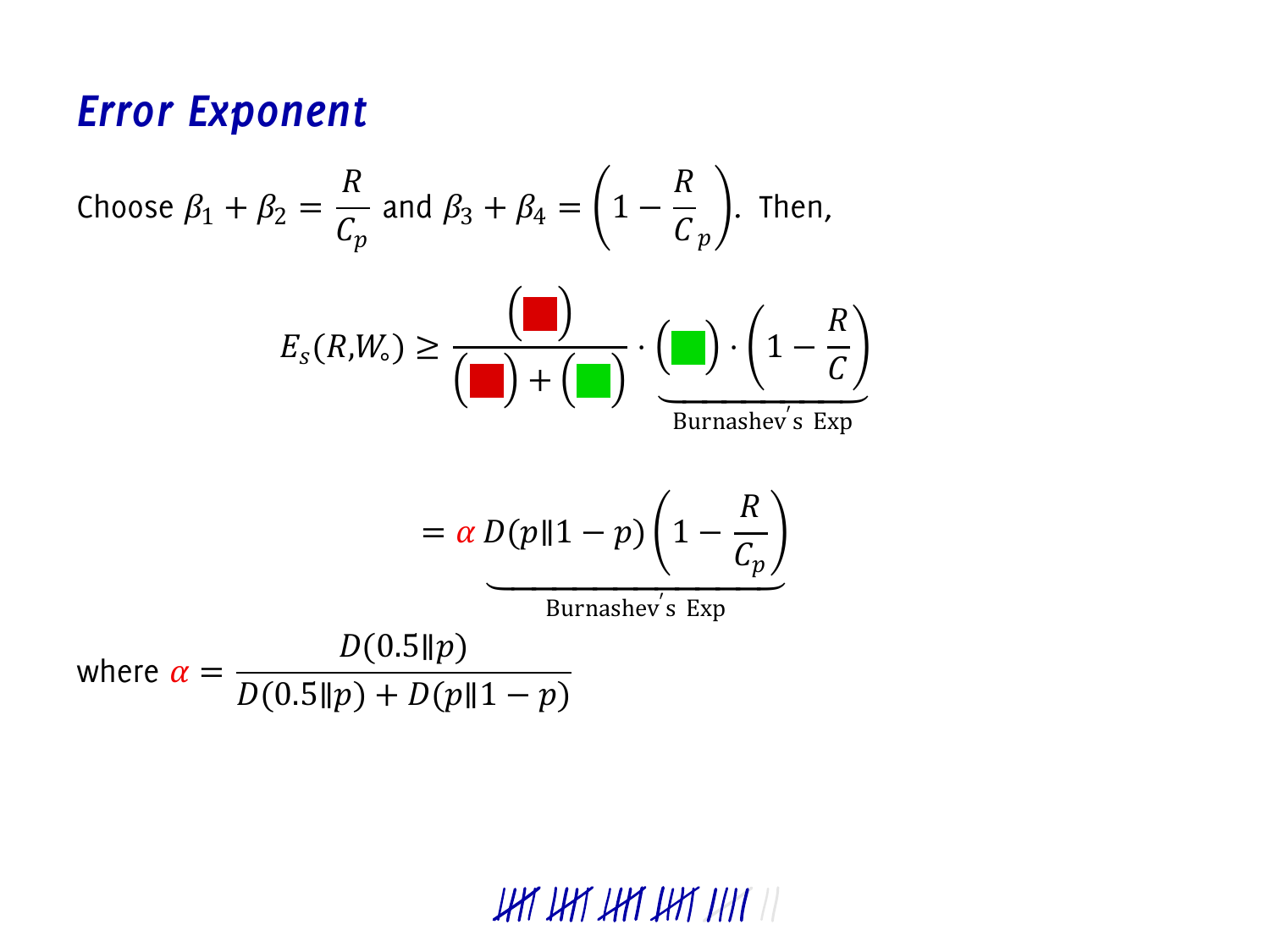#### *Error Exponent: Performance*

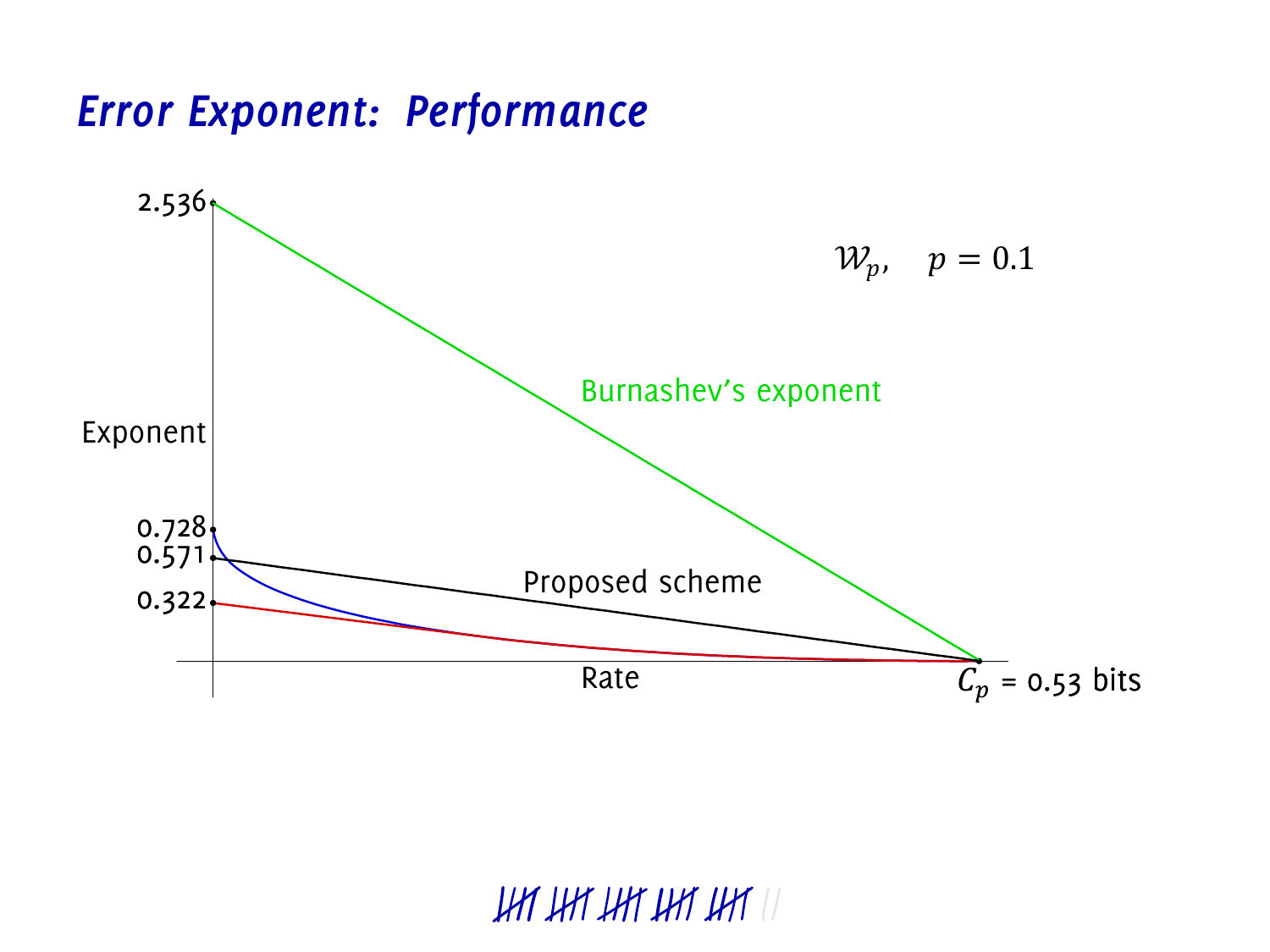# *Salient features*

- ∘ The training based scheme is simple, yet it comes within a constant fraction of the Burnashev's exponent.
- ∘ Allowing variable length training ensures that the error exponent has positive slope at capacity.

Proposed scheme will not work when we have to communicate at different rates for different channels in the family.

THE THE THE THE THE LI